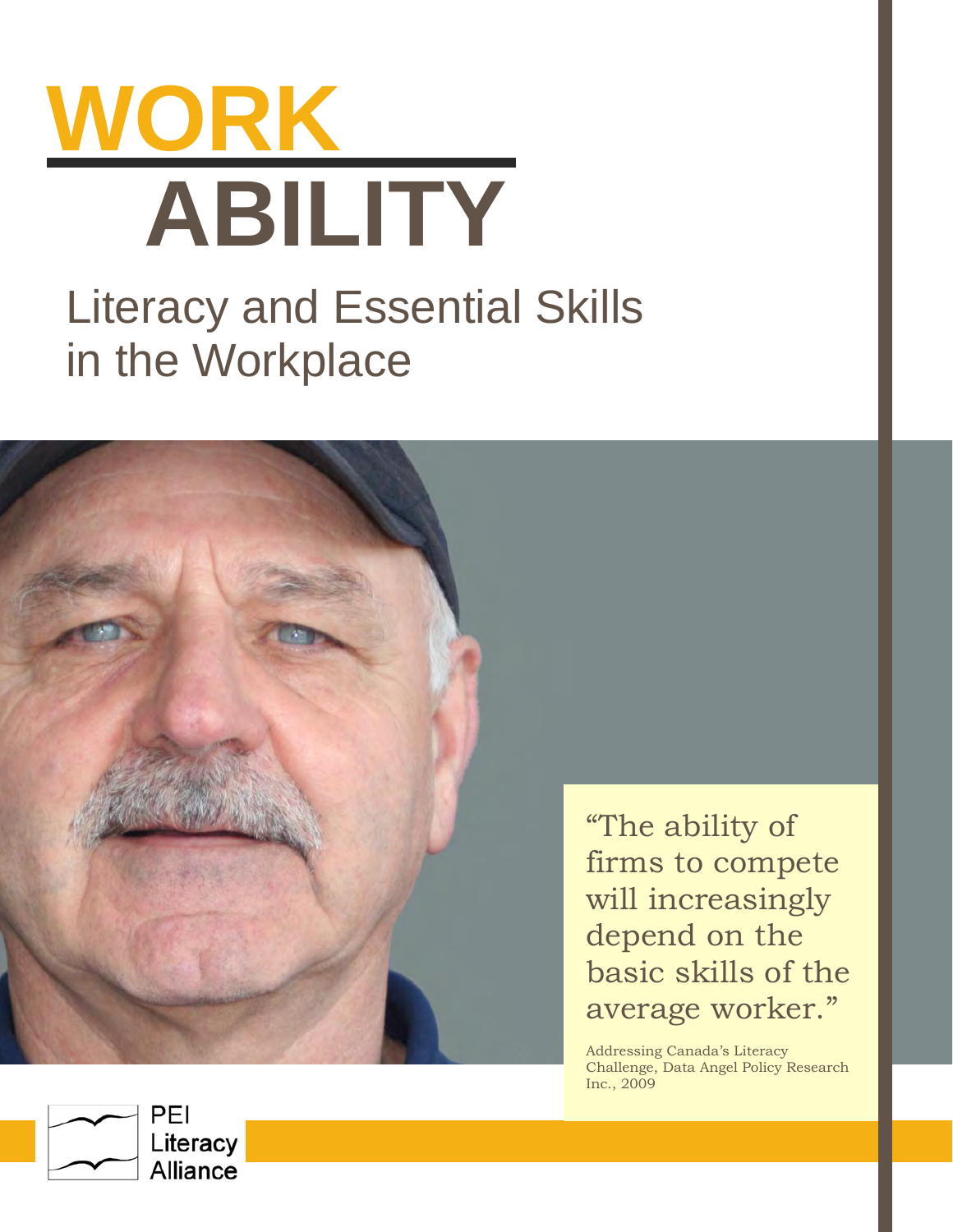$\mathcal J$  he catalyst for the PEI Literacy Alliance to reach out to business and industry in Prince Edward Island is the growing need to enhance the skills of all Islanders as we face national and global competition. The key to succeeding on the world stage is essential skills development to compete in a knowledge-based economy.

Literacy skill levels of the adult population are directly linked to the present and future economic well being of the province. Essential skills, including literacy, are recognized as being the key to the success of modern business as new jobs require higher skill levels and current jobs have changing skill requirements.

Just last fall, the Keenan family, owners of Rollo Bay Holdings in Souris, was recognized as literacy and essential skills champions for their commitment to offer learning programs for their employees. We encourage more employers to take advantage of the many supports that are available to them to become learning champions for their employees. Learning at work is a win-win situation for employees, employers, their families, and the economy, in general.

I commend the PEI Literacy Alliance for its initiative in helping Prince Edward Island businesses position themselves to face the challenges of the new economy by having a well trained workforce, with strong essential skills demanded by the world's markets.



aller A. Road.

Allen G. Roach, *Minister*  Innovation and Advanced Learning

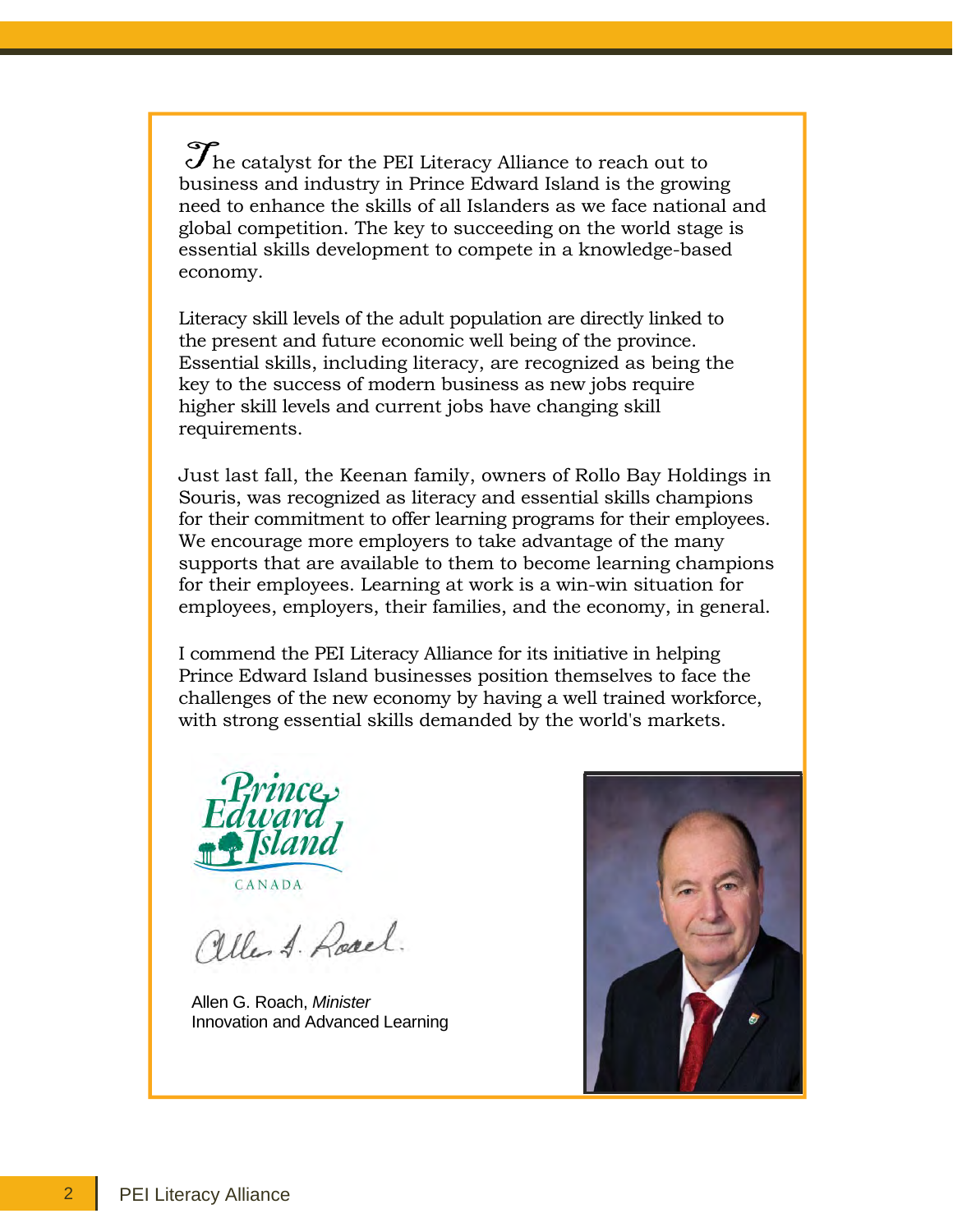# **CONTENTS**

| <b>What You Don't Know Can Hurt You</b>                                        |    |
|--------------------------------------------------------------------------------|----|
| A Culture of Learning at the Delta                                             | 6  |
| <b>Myths and Facts about Workplace</b><br><b>Literacy and Essential Skills</b> | 8  |
| <b>Minigoo Fisheries - A Success Story</b>                                     |    |
| Who's Who in PEI's Essential Skills Field                                      | 10 |

# ACKNOWLEDGEMENTS:

- Literacy Coalition of New Brunswick
- PEI Department of Innovation and Advanced Learning
- Delta Hotel
- The Canadian Association of Municipal Administrators
- Chief Darlene Bernard of Lennox Island Band
- Brooke Brehaut owner of Good Guys Auto Glass



The Government of Canada's Office of Literacy and Essential Skills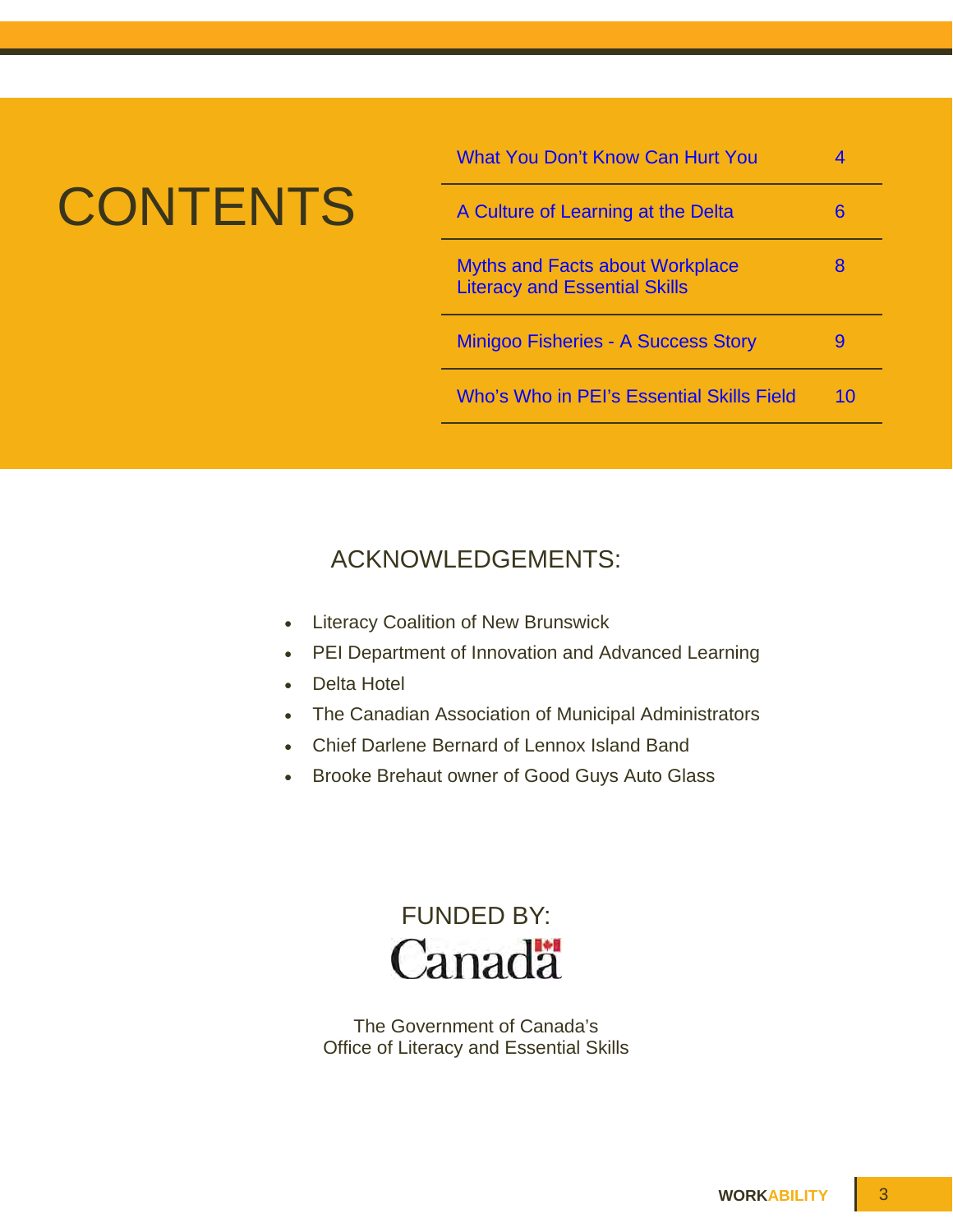<span id="page-3-0"></span>

### **Safety at Work A gain for all**

**82%** of respondents reported **increased health and safety** after completing their workplace's basic skills program.

> The Economic Benefits of Improving Literacy Skills in the Workplace, Conf. Board of Can., 2007

"The understanding of safety regulations and procedures leads to **fewer injuries**, which in turn leads to **reduced insurance costs** and **less employee downtime**."

ABC Life Literacy Canada

# **What You Don't Know Can Hurt You:**  Health and Safety at Work

Many employers rely on written materials to communicate health and safety procedures to their employees. This is risky since some employees may struggle with reading and misunderstand instructions or health warnings.

Workplace accidents and injuries can create high costs and serious consequences for businesses, workers, and their families. In many ways, health and safety is a bottom-line business issue.

Literacy skills may also effect your businesses ability to meet regulatory responsibilities, for example reading and comprehension of WHMIS materials and directions can require a high level of literacy.

Many employers are not aware of the literacy skills issues in their workforce. According to the *International Adult Literacy and Life Skills Survey (2003)*, half of all employees in PEI have low literacy skills. That means that it is likely that most workplaces in PEI have some literacy or essential skills deficits.

Essential Skills training for employees may be the solution for many workplaces dealing with higher than average rates of accidents and injuries.

Some employers object to providing training for employees because they believe it will:

- cause scheduling conflicts
- create more work for others
- leave work areas short staffed
- cost too much

However, the benefits of Essential Skills training at work often outweighs the costs and inconveniences of providing training.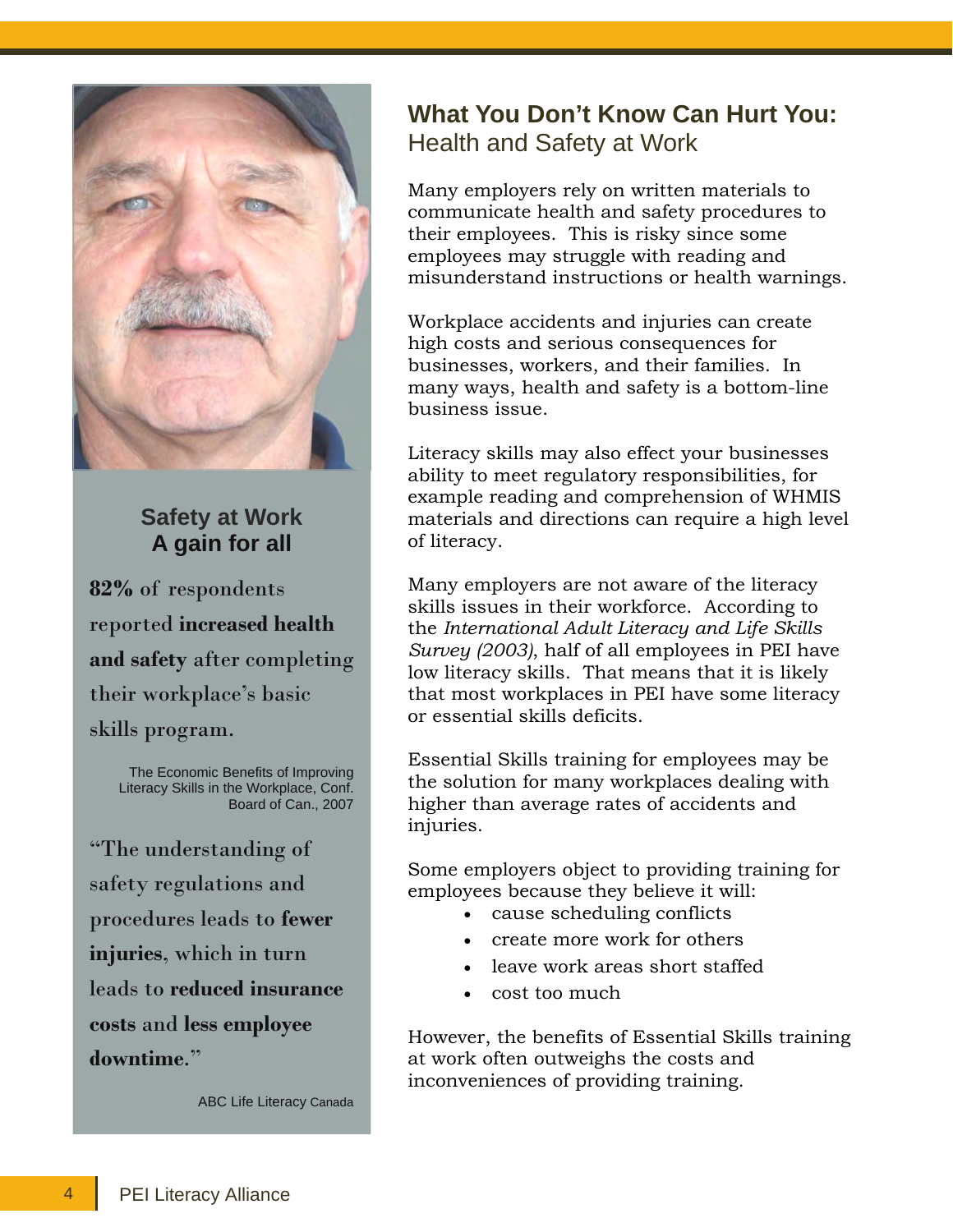#### **Benefits include:**

initiatives.

 **Safer workplaces** - When workers with low literacy skills are assisted in raising their skills, they are better able to act and react to workplace situations.

Safe workplaces operate more smoothly and have lower potential for mistakes, accidents and injuries.

Also, workers with improved skills can better understand their right to refuse work that is potentially unsafe.

 **Increased productivity and competitiveness** - A better skilled workforce leads to less absenteeism and employees show more initiative, motivation and stay longer in their jobs.

They are also better able to adapt to change and are more prepared to take on new responsibilities. They can understand instructions better and use advancing technologies with more ease.



 **Better communication and teamwork** - Employees with increase essential skills have more confidence and are more willing to work cooperatively on new

To learn how you can offer Essential Skills training in your workplace, contact the PEI Literacy Alliance at 368-3620 or email info@peiliteracy.ca

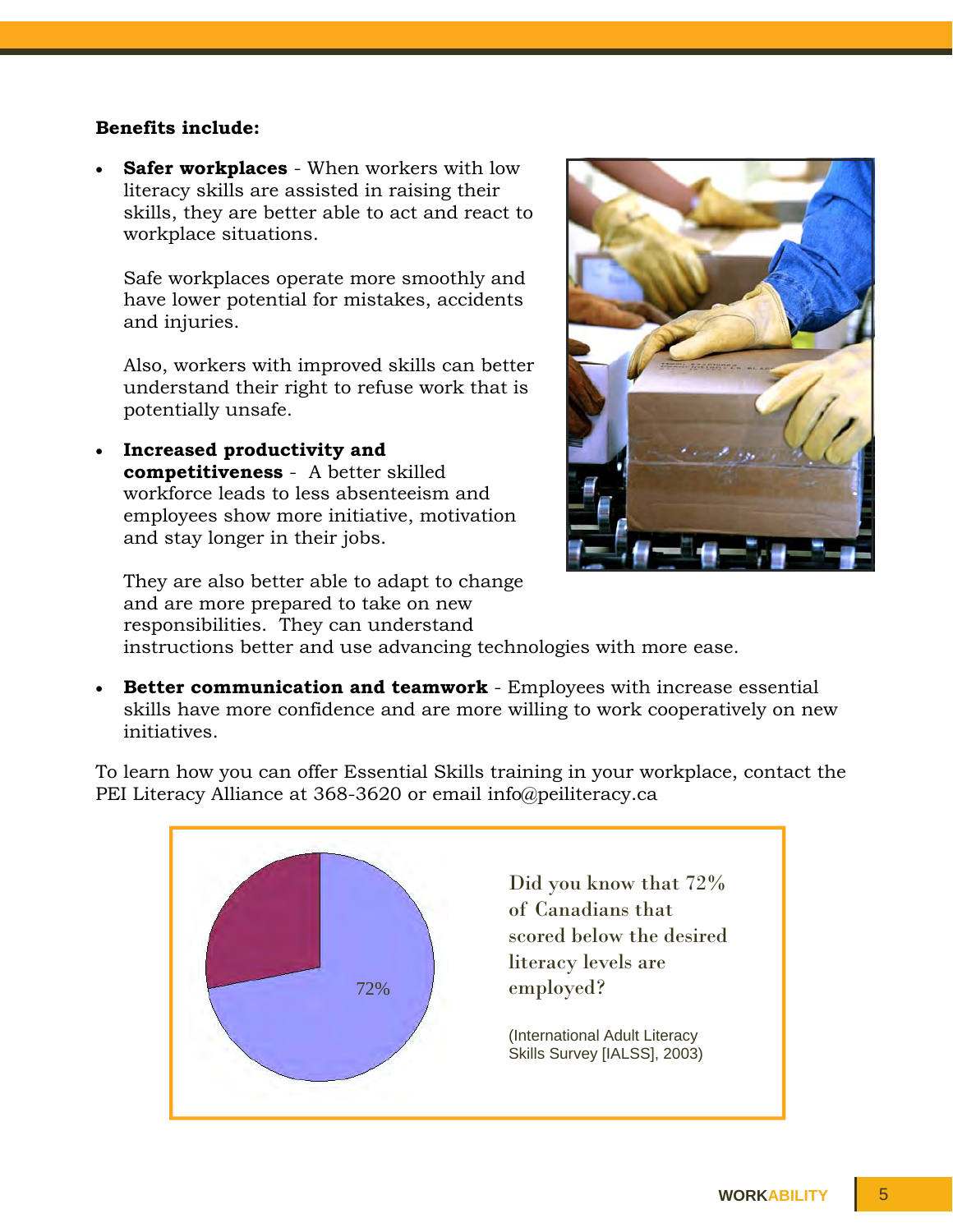#### <span id="page-5-0"></span>**A Culture of Learning at the Delta**

Rhonda Maillet is the Director of People Resources at the Delta Hotel in Charlottetown. She spoke at the PEI Literacy Alliance Annual Meeting in 2012, and we caught up with her again at the Delta. Here is our discussion:

"Some of our older workers are working hard to get comfortable with the technology. Much of our communication is on computers now, everything from applying for a job to memos and newsletters."

Rhonda Maillet, Delta Hotel

*Q:* When you spoke at our annual meeting you mentioned that a trend you see is that some older employees are not comfortable with computers, while younger ones are not so good at oral communication skills. Is this still the case?

**A:** Some of our older workers are working hard to get comfortable with the technology. Much of our communication is on computers now, everything from applying for a job to memos and newsletters. If someone doesn't check their e-mail frequently we get a red flag and find out why. The younger workers are *so* technology driven. This is good because they adapt easily to our system.

**Q:** Does the Delta provide any training to address these problems? Do you provide any other training?

**A:** Our training for technology is on a case-by-case basis. Our Executive Housekeeper and some colleagues mentor the new ones who may be missing some skills. We offer customer service training to all our employees. All our employees are trained to greet our clients with a smile when they are within 10 feet of them, and say hello when they are within 5 feet. The hospitality industry is all about customer service.

We also want all our employees to be problem solvers. If they hear a complaint and can't address the Rhonda Maillet, Delta Hotel

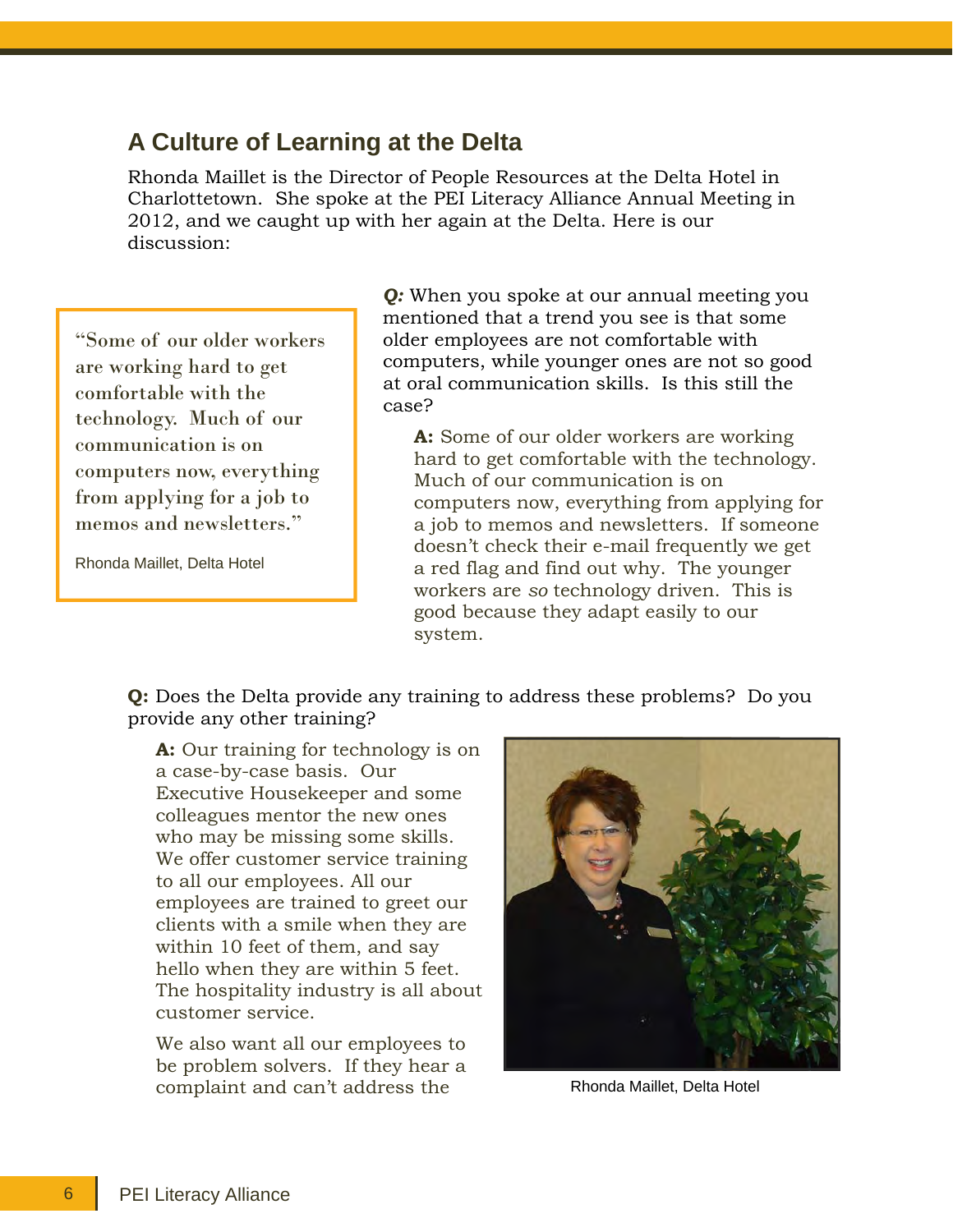<span id="page-6-0"></span>issue themselves, they alert someone who can. This calls for problem solving and decision making skills.

All our employees need to use the computer system, and to learn the Delta way of doing things. Even our Delta employee reward program for jobs well done is on an electronic platform.

**Q:** Do you have any outstanding success stories?

**A:** We have an older gentleman working here who is very dedicated and everybody likes him, but I know he has some literacy issues. We take the time to help him when he gets stuck on a computer procedure.

#### **Q:** What are some of the skills of a great employee?

**A:** The two big requirements are a positive attitude and a willingness to learn. Everything else follows, like communication skills. Several of our employees don't speak English well, but they can communicate nonverbally very well.

#### **Q:** The hotel is undergoing some big changes. Will you require more staff?

**A:** We will be hiring people in culinary for the kitchen. The culinary staff need some technical skills. We will also need more employees in the banquet area. We like them to have serving experience, but a positive attitude is worth so much more.

This is a very exciting time for the hotel. We can't wait for the opening of our new conference area, lobby and restaurant.



"Enhanced literacy skills prepare employees for managerial and technological changes in the workplace and position the company for greater competitiveness"

Workplace Literacy Facts, ABC Life Literacy Canada

New convention centre attached to the Detla Hotel in Charlottetown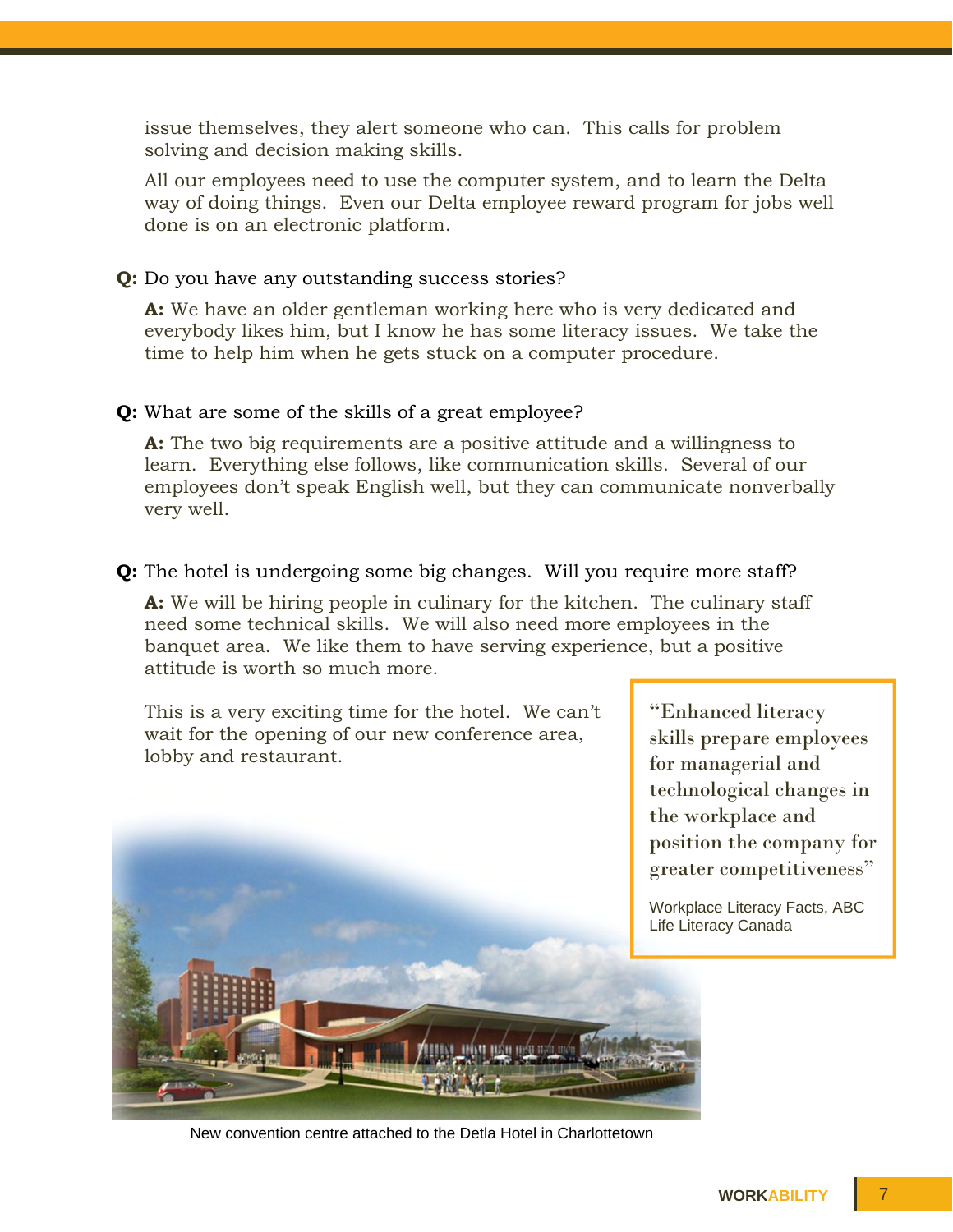# <span id="page-7-0"></span>**Myths and Facts about Workplace Literacy and Essential Skills**

| <b>Myths</b>                                                                                                            | <b>Facts</b>                                                                                                                                                                                                                                                                                                          |  |
|-------------------------------------------------------------------------------------------------------------------------|-----------------------------------------------------------------------------------------------------------------------------------------------------------------------------------------------------------------------------------------------------------------------------------------------------------------------|--|
| Literacy is the<br>simple ability to<br>read and write                                                                  | <b>FACT:</b> The Government of Canada<br>recognizes nine Essential Skills that are<br>used in daily life and in almost every job:<br>1. Reading<br>2. Document Use<br>3. Numeracy<br>4. Writing<br>5. Oral Communication<br>6. Working With Others<br>7. Continuous Learning<br>8. Thinking Skills<br>9. Computer Use |  |
| If workers have<br>low literacy<br>skills, it is their<br>own fault                                                     | <b>FACT:</b> There are many reasons why people<br>do not learn to read and write well.<br>Poverty, special learning needs, geographic<br>location, access to education programs<br>and family demands can all have an<br>impact on how well someone learns.                                                           |  |
| Hiring<br>employees with<br>Grade 12<br>ensures they<br>will have a good<br>base in literacy<br>and Essential<br>Skills | <b>FACT:</b> The most common place that<br>people practice and improve their literacy<br>skills is at work.<br><b>FACT:</b> When people in the workplace do<br>not regularly read or write at work, they<br>may find that their skills get weaker or are<br>lost.                                                     |  |
| Training is<br>unlikely to<br>contribute to<br>"hard" business<br>benefits                                              | <b>FACT:</b> In a recent study by the Conference<br>Board of Canada, 82% of employers<br>surveyed said that increased health and<br>safety was linked to an Essential Skills<br>program in their workplace.                                                                                                           |  |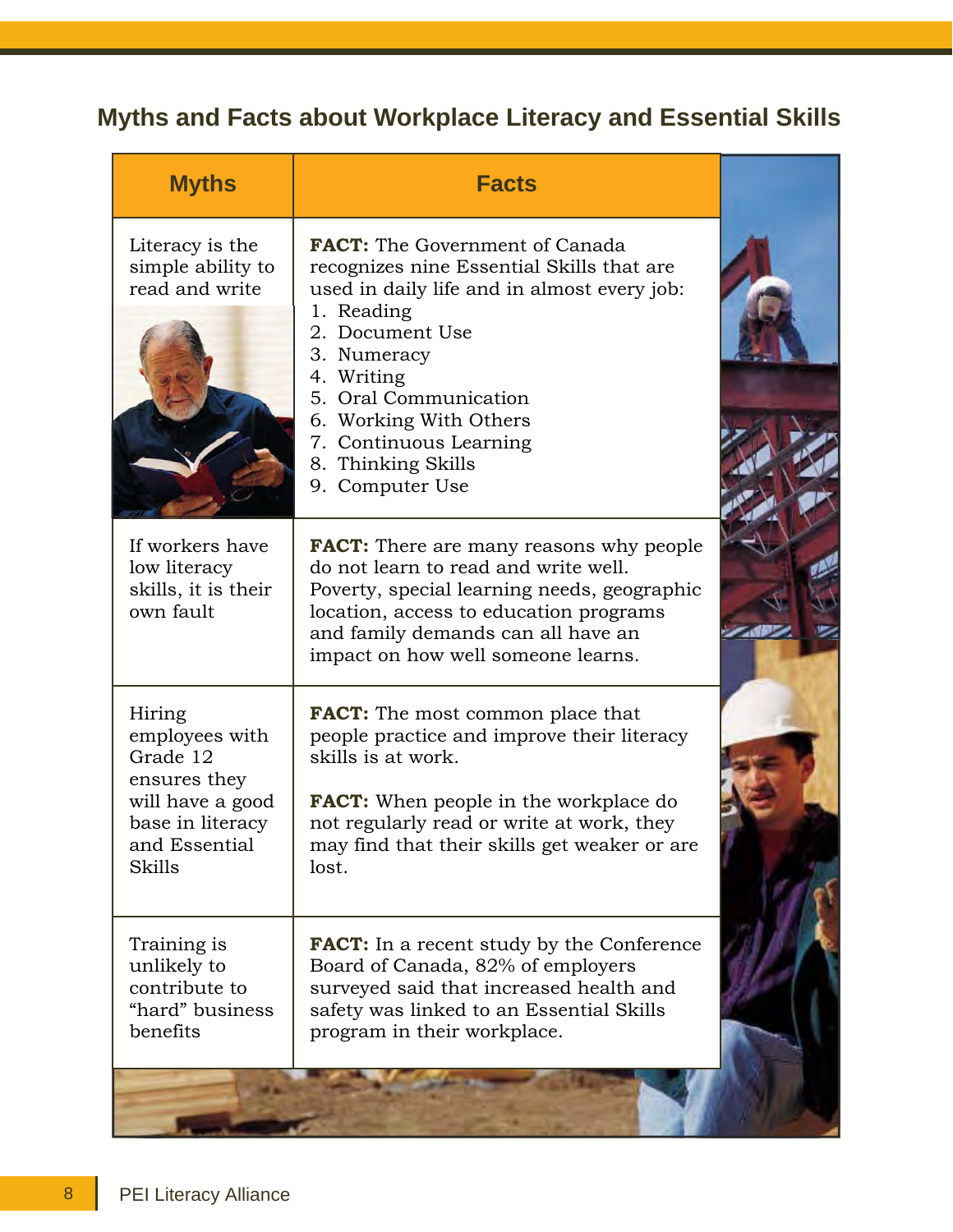## <span id="page-8-0"></span>**Minigoo Fisheries - A Success Story**

Minigoo Fisheries is owned and operated by the Lennox Island First Nation. The workforce includes aboriginal and non aboriginal workers from nearby communities working side by side on the production line. Minigoo Fisheries follows many of the values of the Mi'kmaq culture creating sustainable work and protecting a valuable natural resource from the sea.

It is no secret that Minigoo Fisheries went through a rough patch, but like many other companies that have experienced tough times, Minigoo Fisheries got back on its feet and tried for success again - this time getting it right.



All employees actively took part in the 3-week workplace essential skills training

In the summer of 2012, 40 employees took part in a three-week comprehensive training program put on by Workplace Learning PEI. Prior to the start of the intensive Essential Skills training, each participant was assessed in order to plan an effective training program that would meet the needs of the participants. Based on the results of the assessments, the training focused on

"The training was about the individual as a whole and not just as an employee."

Chief Darlene Bernard Lennox Island Band

team building, communication skills, working with others, and document use. "I loved the training, it was exciting to see what they will come up with each day for activities" participant Stewart Lewis said when asked what he thought of the training.

The training was made possible by a strong partnership and collaboration between Lennox Island First Nation, Workplace Learning PEI , Aboriginal Affairs and Northern Development Canada, and Skills PEI.

"The training was about the individual as a whole and not just as an employee. The whole training experience really helped community members understand what Minigoo Fisheries is all about – it is all about providing for individuals and their families." says Chief Darlene Bernard.

The training gave the staff the confidence and teambuilding knowledge needed to make Minigoo Fisheries a thriving and competitive plant. "Productivity has increased substantially" says Don Bernard, General Manager.

Minigoo Fisheries is a success story for many reasons. They looked at their employees as whole individuals and not just as plant workers. For that reason, they now have a happy and productive workforce. They have created work in a community where few opportunities exist - in fact they plan to hire 120 people next season. Ultimately, in the face of failure, they did not give up, but instead developed a new plan of action that really paid off.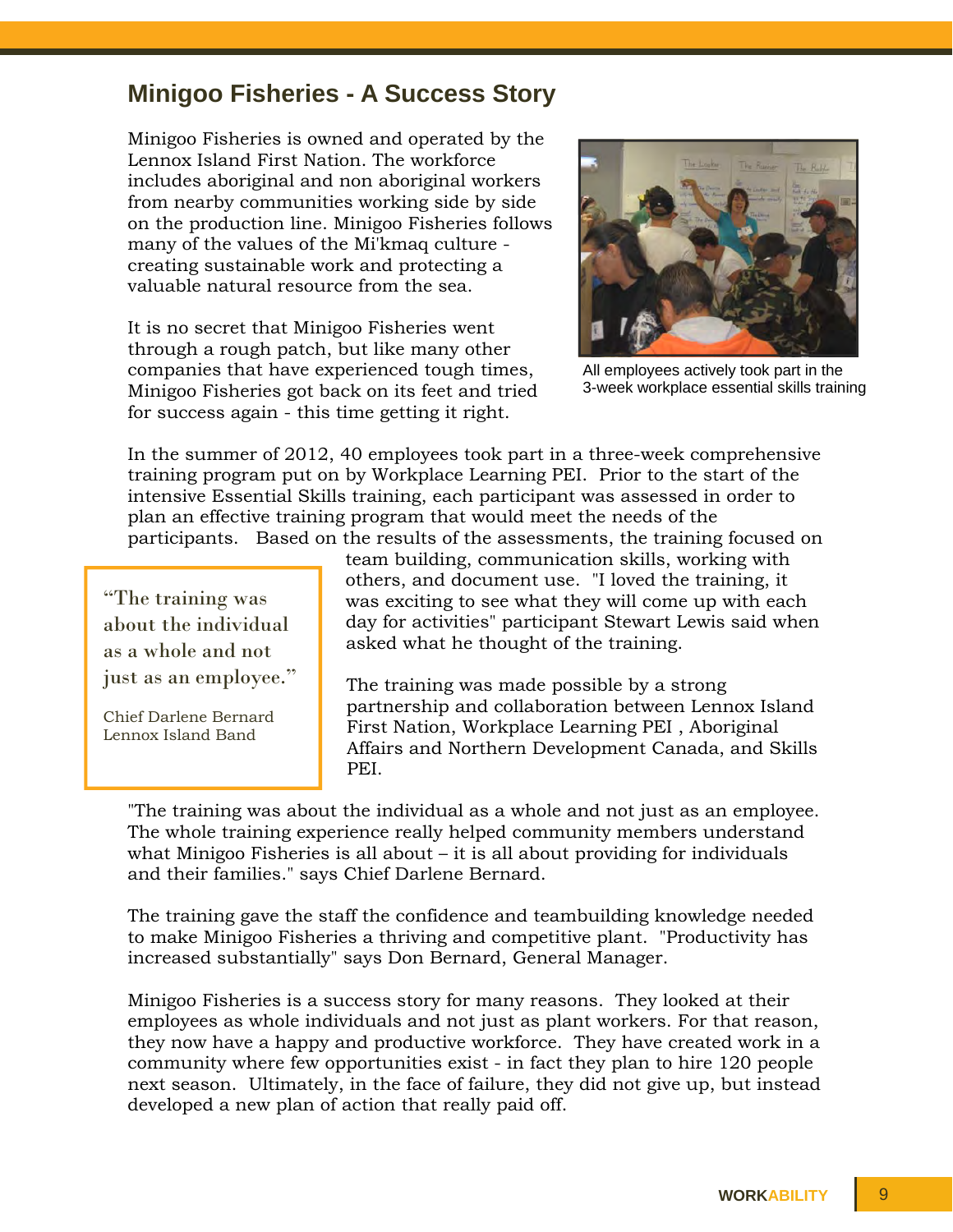# **Who's Who in PEI's Essential Skills**

#### <span id="page-9-0"></span>**Workplace Learning PEI**

To work productively in today's economy, employees must have high levels of technical skills as well as Essential Skills. Effective work-related learning programs can help.

Workplace Learning PEI has developed a unique approach to skills enhancement that strengthens people's confidence in their ability and inspires them to take action.

Telephone: 902 368 6280 Email: info@workplacelearningpei.ca Web: www.workplacelearningpei.com



The Workplace Learning PEI team



**PEI Trucking Sector Council** Brian Oulton is Executive Director of the PEI Trucking Sector Council. Brian and the Sector Council have made great strides in improving the essential skill levels of workers in the industry.

There are over 350 Essential Skills Profiles which describe how workers in various occupations use each of the essential skills. To view these profiles, Google "Essential Skills Profiles"

Telephone: 902 566-5563 Email: info@peitsc.ca Web: www.peitsc.ca

#### **Department of Innovation and Advanced Learning Apprenticeship Training**

Susan LeFort is the Manager of Apprenticeship for PEI. Apprenticeship combines on-the-job training under the supervision of a qualified tradesperson and classroom training at a training establishment. Having strong Essential Skills can help apprentices succeed in their training and in the workplace.

Telephone: 902 368-4625 Email: sflefort@gov.pe.ca Web: www.gov.pe.ca/ial

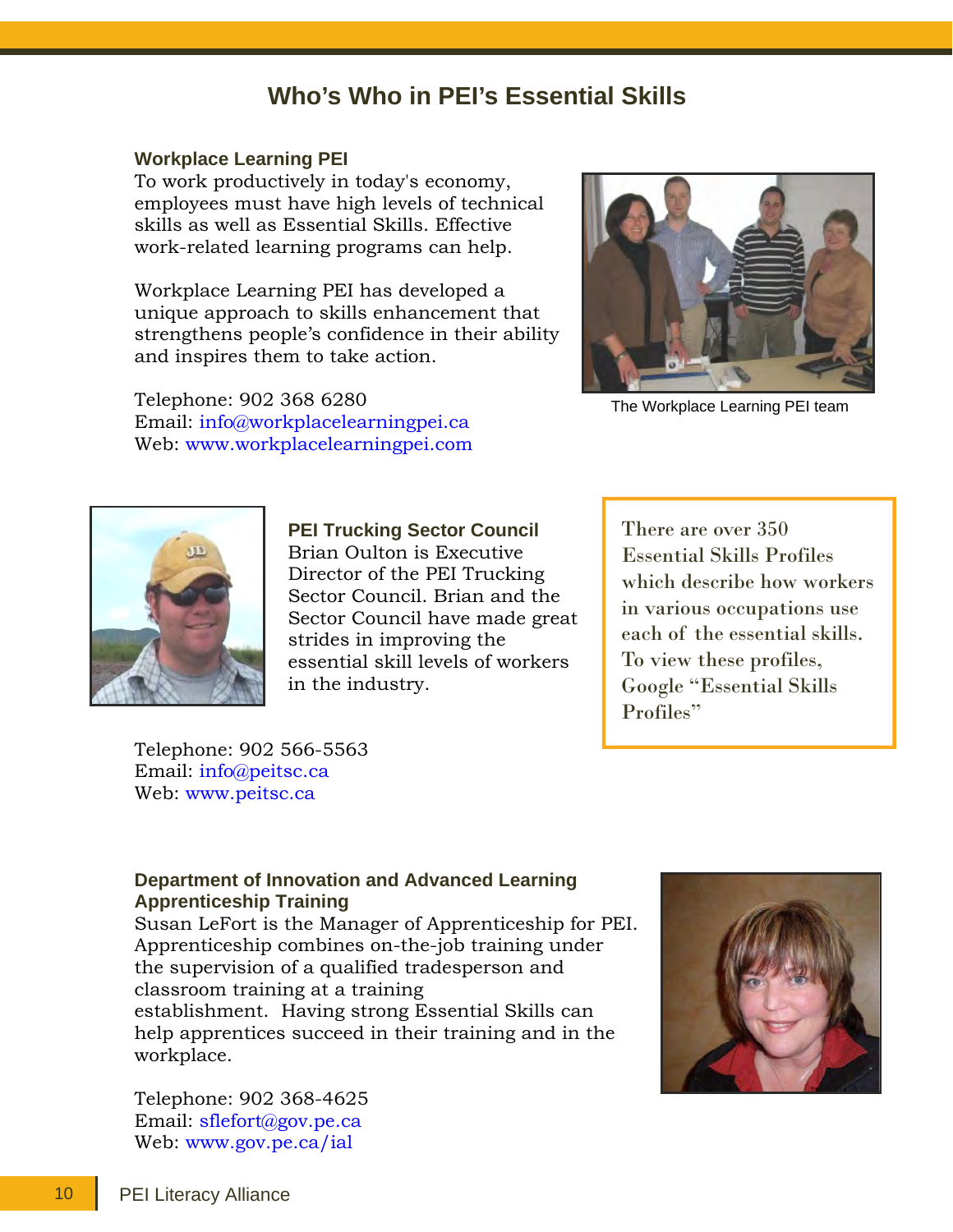#### **PEI Literacy Alliance's WORKABILITY Campaign**



Catherine O'Bryan is the executive director of the PEI Literacy Alliance. The Alliance is committed to helping employers understand Literacy and Essential Skills and the benefits involved in supporting employees to reach their potential.

Phone: 902-368-3620 Email: catherine@peiliteracy.ca Website: www.peiliteracy.ca/workability



Did you know that 60% of Islanders with low literacy performance are concentrated in the top five sectors:

- 1. Manufacturing
- 2. Trade, finance, insurance, real estate and leasing
- 3. Forestry, fishing, mining, oil and gas
- 4. Agriculture
- 5. Construction

(International Adult Literacy Skills Survey [IALSS], 2003)

# **Give your employees**

the skills and confidence they need to perform their best, and increase your bottom line.

#### **WORKABILITY!**

develops the essential skills that are the building blocks for success at work and at home.